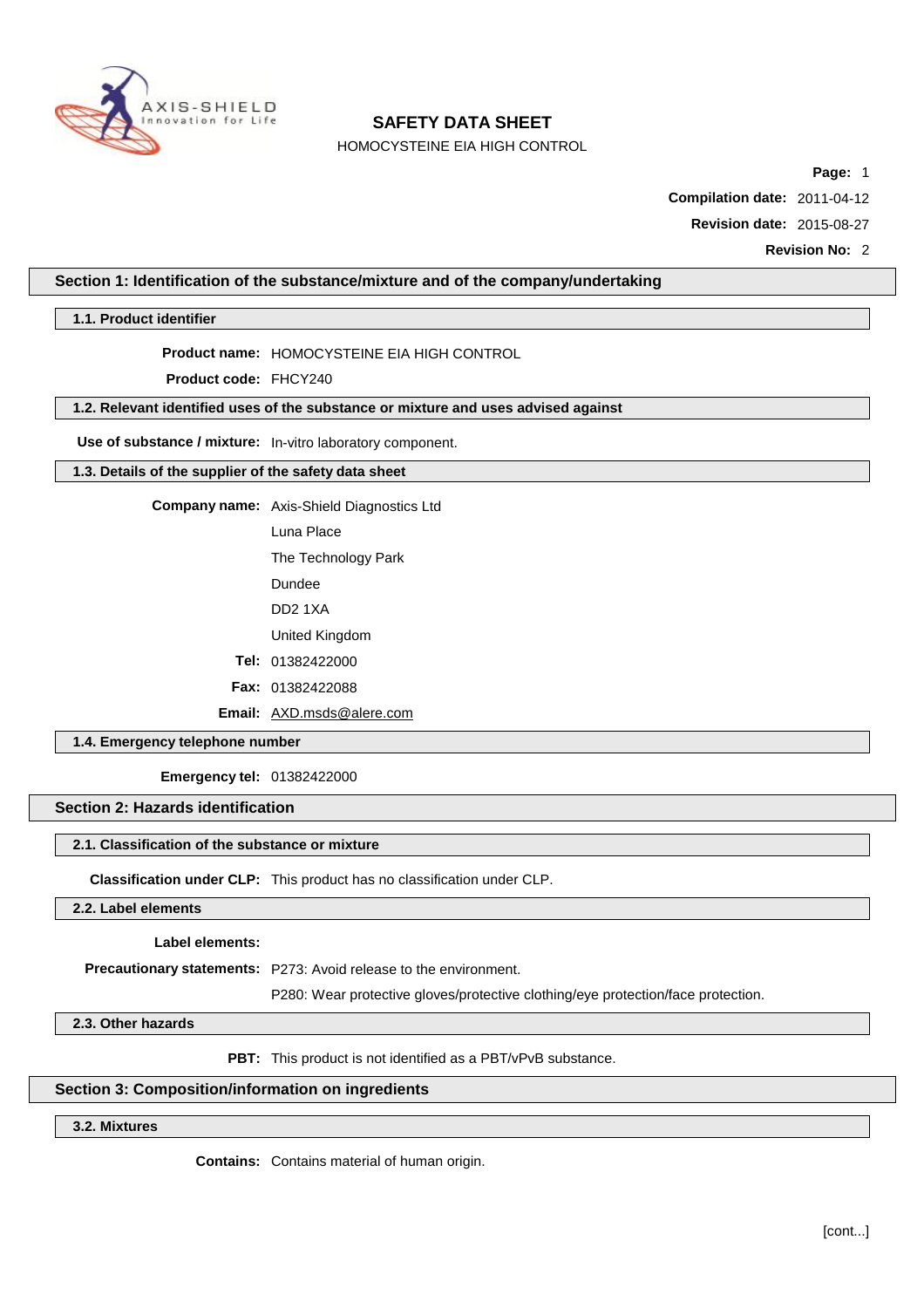## HOMOCYSTEINE EIA HIGH CONTROL

**Page:** 2

## **Section 4: First aid measures**

#### **4.1. Description of first aid measures**

**Skin contact:** Wash immediately with plenty of soap and water.

**Eye contact:** Bathe the eye with running water for 15 minutes.

**Ingestion:** Wash out mouth with water.

**Inhalation:** Consult a doctor.

#### **4.2. Most important symptoms and effects, both acute and delayed**

**Skin contact:** There may be mild irritation at the site of contact.

**Eye contact:** There may be irritation and redness.

**Ingestion:** There may be irritation of the throat.

**Inhalation:** No symptoms.

**Delayed / immediate effects:** No data available.

**4.3. Indication of any immediate medical attention and special treatment needed**

**Immediate / special treatment:** Not applicable.

#### **Section 5: Fire-fighting measures**

#### **5.1. Extinguishing media**

**Extinguishing media:** Suitable extinguishing media for the surrounding fire should be used. Use water spray

to cool containers.

## **5.2. Special hazards arising from the substance or mixture**

**Exposure hazards:** In combustion emits toxic fumes.

**5.3. Advice for fire-fighters**

**Advice for fire-fighters:** Wear self-contained breathing apparatus. Wear protective clothing to prevent contact with skin and eyes.

## **Section 6: Accidental release measures**

#### **6.1. Personal precautions, protective equipment and emergency procedures**

**Personal precautions:** Refer to section 8 of SDS for personal protection details. Turn leaking containers leak-

side up to prevent the escape of liquid.

#### **6.2. Environmental precautions**

**Environmental precautions:** Do not discharge into drains or rivers. Contain the spillage using bunding.

### **6.3. Methods and material for containment and cleaning up**

**Clean-up procedures:** Absorb into dry earth or sand. Transfer to a closable, labelled salvage container for disposal by an appropriate method.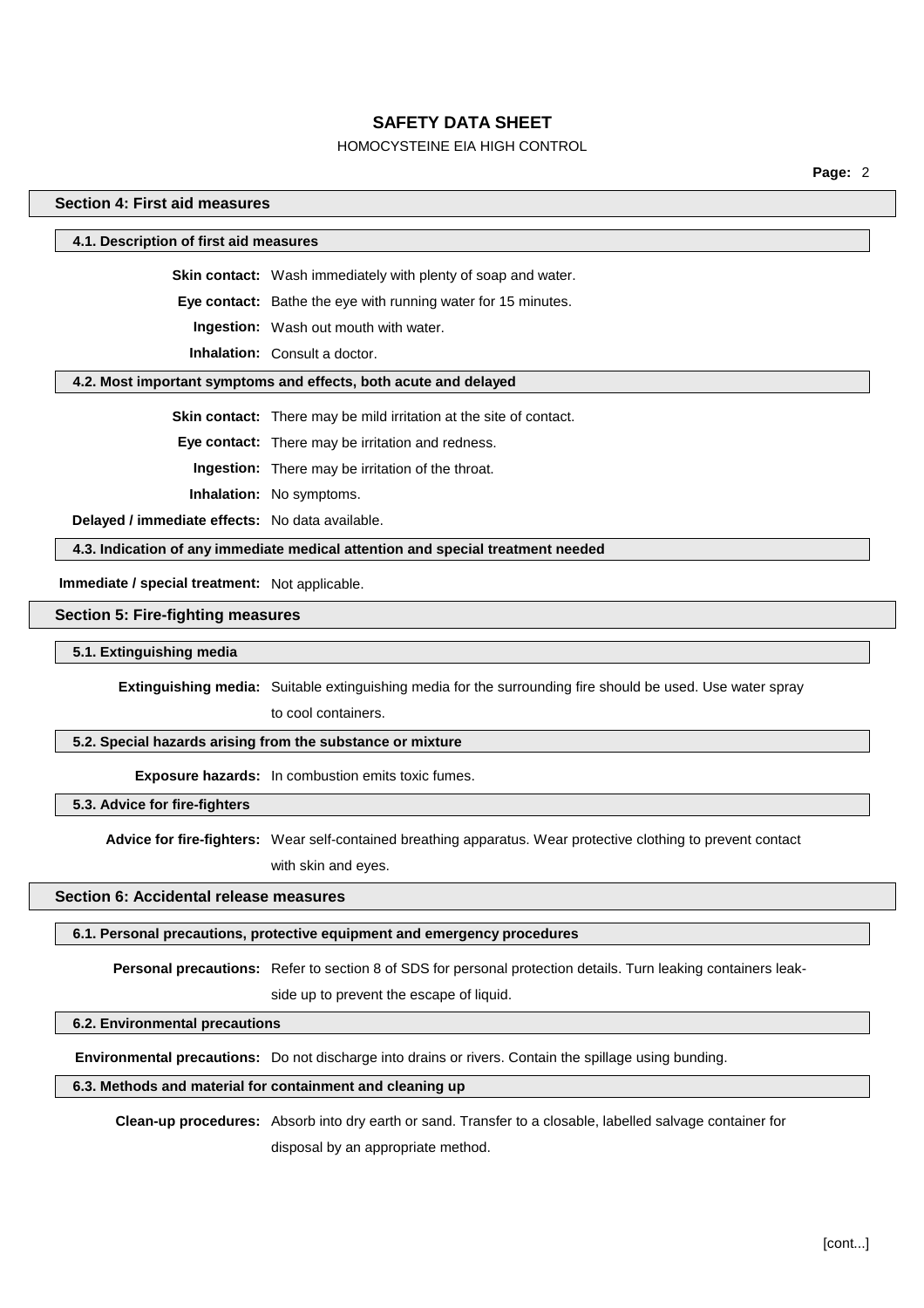## HOMOCYSTEINE EIA HIGH CONTROL

**Page:** 3

**6.4. Reference to other sections**

**Reference to other sections:** Refer to section 8 of SDS.

## **Section 7: Handling and storage**

#### **7.1. Precautions for safe handling**

**Handling requirements:** Not applicable.

#### **7.2. Conditions for safe storage, including any incompatibilities**

**Storage conditions:** 2-8°C. Keep container tightly closed.

**Suitable packaging:** Must only be kept in original packaging.

**7.3. Specific end use(s)**

**Specific end use(s):** No special requirement.

## **Section 8: Exposure controls/personal protection**

**8.1. Control parameters**

**Workplace exposure limits:** No data available.

**DNEL/PNEC Values**

**DNEL / PNEC** No data available.

## **8.2. Exposure controls**

| Engineering measures: Not applicable.      |                                                                    |
|--------------------------------------------|--------------------------------------------------------------------|
|                                            | Respiratory protection: Respiratory protection not required.       |
| <b>Hand protection:</b> Protective gloves. |                                                                    |
|                                            | <b>Eye protection:</b> Safety glasses. Ensure eye bath is to hand. |
|                                            | Skin protection: Protective clothing.                              |
|                                            | Environmental: No special requirement.                             |

#### **Section 9: Physical and chemical properties**

#### **9.1. Information on basic physical and chemical properties**

| State: | Liquid |
|--------|--------|
|--------|--------|

**Colour:** Pale yellow

**Odour:** Barely perceptible odour

## **Relative density:** 1.016 **pH:** 7.50

**9.2. Other information**

**Other information:** No data available.

### **Section 10: Stability and reactivity**

**10.1. Reactivity**

**Reactivity:** No data available.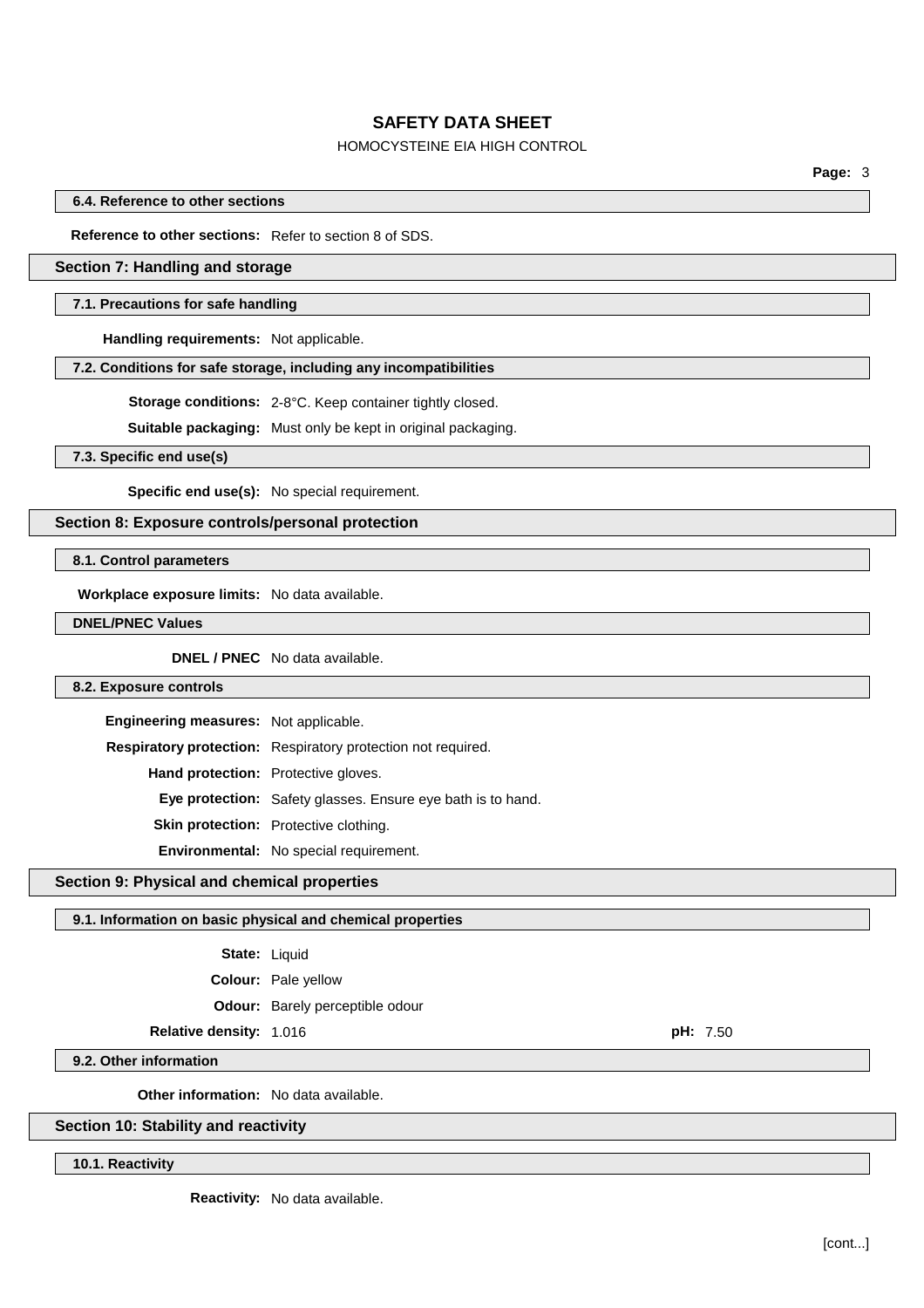## HOMOCYSTEINE EIA HIGH CONTROL

### **10.2. Chemical stability**

**Chemical stability:** Stable under normal conditions.

### **10.3. Possibility of hazardous reactions**

**Hazardous reactions:** Hazardous reactions will not occur under normal transport or storage conditions.

#### **10.4. Conditions to avoid**

**Conditions to avoid:** Heat.

**10.5. Incompatible materials**

**Materials to avoid:** Strong oxidising agents. Strong acids.

#### **10.6. Hazardous decomposition products**

**Haz. decomp. products:** In combustion emits toxic fumes.

## **Section 11: Toxicological information**

## **11.1. Information on toxicological effects**

**Toxicity values:** No data available.

**Symptoms / routes of exposure**

|                                                 | <b>Skin contact:</b> There may be mild irritation at the site of contact. |
|-------------------------------------------------|---------------------------------------------------------------------------|
|                                                 | <b>Eye contact:</b> There may be irritation and redness.                  |
|                                                 | <b>Ingestion:</b> There may be irritation of the throat.                  |
|                                                 | <b>Inhalation:</b> No symptoms.                                           |
| Delayed / immediate effects: No data available. |                                                                           |
| <b>Other information:</b> Not applicable.       |                                                                           |

# **Section 12: Ecological information**

**12.1. Toxicity**

**Ecotoxicity values:** No data available.

### **12.2. Persistence and degradability**

**Persistence and degradability:** No data available.

**12.3. Bioaccumulative potential**

**Bioaccumulative potential:** No data available.

**12.4. Mobility in soil**

**Mobility:** Readily absorbed into soil.

### **12.5. Results of PBT and vPvB assessment**

**PBT identification:** This product is not identified as a PBT/vPvB substance.